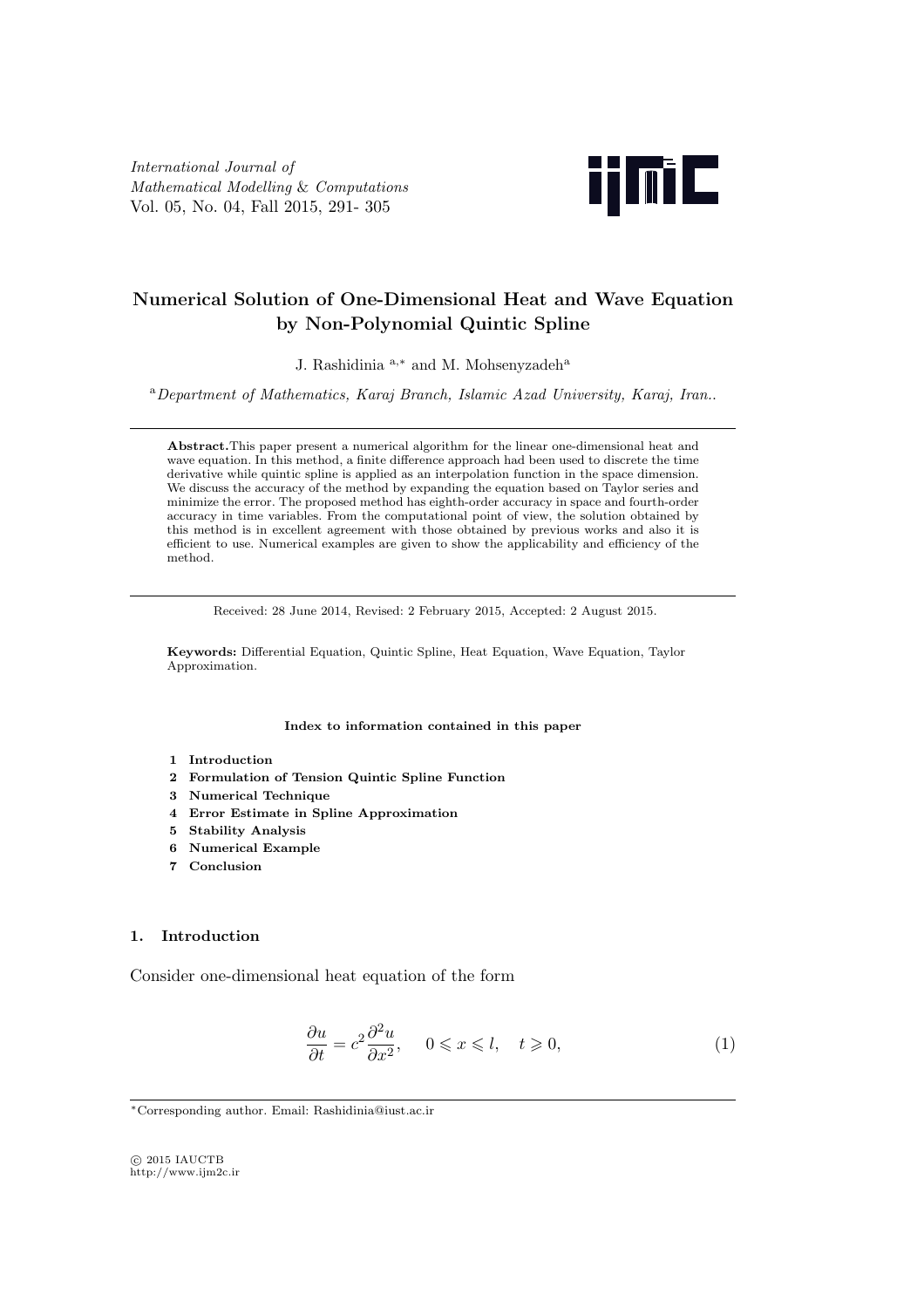with initial condition

$$
u(x,0) = f_1(x), \qquad 0 \leq x \leq l, \tag{2}
$$

and boundary conditions

$$
u(0, t) = p_1(t), \t t \ge 0,
$$
  

$$
u(l, t) = q_1(t), \t t \ge 0,
$$
\t(3)

and one-dimensional wave equation of the form

$$
\frac{\partial^2 u}{\partial t^2} = c^2 \frac{\partial^2 u}{\partial x^2}, \quad 0 \leqslant x \leqslant l, \quad t \geqslant 0,
$$
\n<sup>(4)</sup>

with initial condition

$$
u(x,0) = f_2(x), \quad \frac{\partial u(x,0)}{\partial t} = f_3(t), \quad 0 \leq x \leq l,
$$
 (5)

and boundary conditions

$$
u(0,t) = p_2(t), \t t \geqslant 0,
$$
  

$$
u(l,t) = q_2(t), \t t \geqslant 0,
$$
 (6)

where  $c^2$  and *l* are positive finite real constants and  $f_1(x)$ ,  $f_2(x)$ ,  $f_3(x)$ ,  $p_1(t)$ ,  $p_2(t)$ ,  $q_1(t)$  and  $q_2(t)$  are real continuous functions.

Some phenomena, which arise in many fields of scientific such as solid state physics, plasma physics, fluid dynamics, mathematical biology and chemical kinetics, can be modeled by partial differential equations. The heat and wave equations are of primary importance in many physical systems such as electro-thermal analogy[1], signal formation[2], draining film [3], water transfer in soils [4], mechanic and physics[5-8], elasticity[9] and etc.

There are several numerical schemes that have been developed for the solution of the heat and wave equation [10-14]. Cubic spline has been used to approximate the one dimensional heat conduction in[15], also the collocation method based on hermite cubic spline applied to solve one-dimensional heat conduction problem in [16].

In this paper, a method based on quintic spline for second-order boundary value problems Eq.(1) and Eq.(4) is presented. This approach will employ consistency relations at mid-knot. In Section 2 the formulation of non-polynomial quintic spline has been developed and the consistency relation obtained is useful to discretize heat equation Eq.(1) and wave equation Eq.(4). In Section 3, we present discretization of the equation by a finite difference approximation to obtain the formulation of proposed method. In Section 4, Truncation error and stability analysis are discussed. In this section we approximate the functions based on Taylor series to minimize the error term and to obtain the class of methods. In Section 5, numerical experiments are conducted to demonstrate the viability and the efficiency of the proposed method computationally.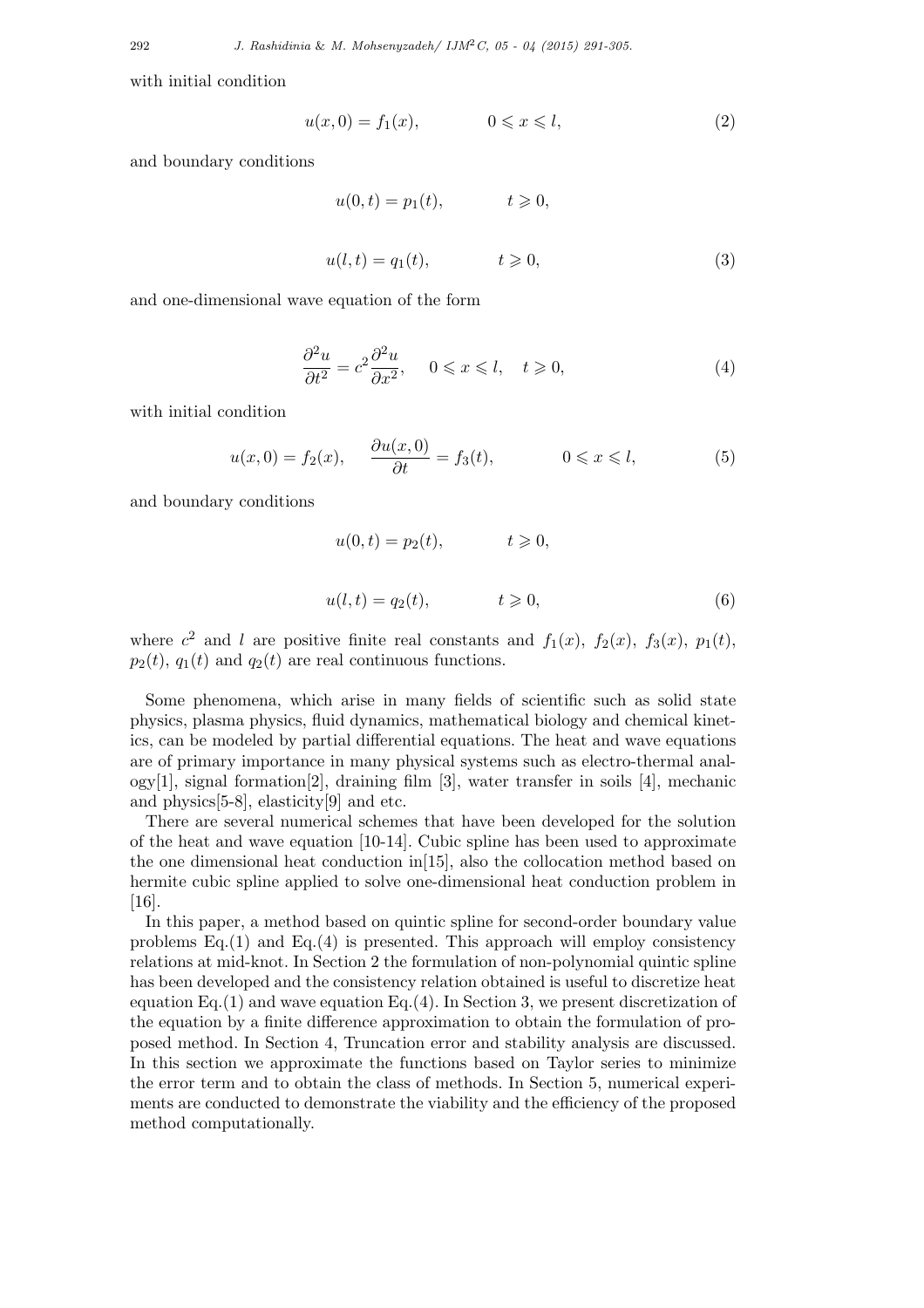## **2. Formulation of Tension Quintic Spline Function**

In recent years, many scholars have used non-polynomial spline for solving differential equations [17-19]. The spline function is a piecewise polynomial or nonpolynomial of degree *n* satisfying the continuity of the (*n−*1)th derivative. Tension quintic spline is a non-polynomial function that has six parameters to be determined hence it can satisfy the conditions of two endpoints of the interval and continuity of first, second, third and fourth derivatives. We introduce the set of grid points in the interval [0*, l*] in space direction

$$
x_i = ih
$$
,  $h = \frac{l}{n+1}$ ,  $i = 0, 1, 2, ..., n+1$ .

For each segment, quintic spline  $p_i(x)$  is define as

$$
p_i(x) = a_i + b_i(x - x_i) + c_i(x - x_i)^2 + d_i(x - x_i)^3 + e_i(e^{\omega(x - x_i)} - e^{-\omega(x - x_i)})
$$

+ 
$$
f_i(e^{\omega(x-x_i)} + e^{-\omega(x-x_i)}), \quad i = 0, 1, ..., n,
$$
 (7)

where  $a_i, b_i, c_i, d_i, e_i$  and  $f_i$  are the unknown coefficients to be determined also  $\omega$  is free parameter. If  $\omega \to 0$  then  $p_i(x)$  reduces to quintic spline in the interval [0, *l*]. To derive the unknown coefficients, we define

$$
p_i(x_i) = u_i, \ p_i(x_{i+1}) = u_{i+1}, \ p'_i(x_i) = M_i, \ p'_i(x_{i+1}) = M_{i+1},
$$

$$
p_i^{(4)}(x_i) = S_i, \ p_i^{(4)}(x_{i+1}) = S_{i+1}.
$$
 (8)

From Eq. $(7)$  and Eq. $(8)$ , we can determine the unknown coefficients

$$
a_{i} = u_{i} - \frac{S_{i}}{\omega^{4}},
$$
  
\n
$$
b_{i} = \frac{u_{i+1}}{h} - \frac{u_{i}}{h} + S_{i} \left(\frac{h}{\omega^{4}} + \frac{h}{3\omega^{2}}\right) + S_{i+1} \left(\frac{h}{6\omega^{2}} - \frac{1}{h\omega^{4}}\right) - \frac{h}{3}M_{i} - \frac{h}{6}M_{i+1},
$$
  
\n
$$
c_{i} = \frac{M_{i}}{2} - \frac{S_{i}}{2\omega^{2}}, \quad d_{i} = \frac{1}{6h} \left(M_{i+1} - M_{i} + \frac{S_{i}}{\omega^{2}} - \frac{S_{i+1}}{\omega^{2}}\right)
$$
  
\n
$$
e_{i} = \frac{S_{i+1}}{\omega^{4} (e^{\theta} - e^{-\theta})} - \frac{S_{i} (e^{\theta} + e^{-\theta})}{2\omega^{4} (e^{\theta} - e^{-\theta})}, \quad f_{i} = \frac{S_{i}}{2\omega^{4}},
$$

where  $\theta = \omega h$  and  $i = 0, 1, 2, ..., n$ .

Finally using the continuity of first derivative at the support points for  $i =$ 2*,* 3*, ..., n −* 1*,* we have

$$
\frac{u_{i+1}}{h} - 2\frac{u_i}{h} + \frac{u_{i-1}}{h} - \frac{h}{6}M_{i-1} - \frac{2h}{3}M_i - \frac{h}{6}M_{i+1} =
$$
  
=  $S_{i-1} \left( h\omega^{-4} - \frac{h}{6\omega^2} - \frac{(e^{\theta} + e^{-\theta})^2}{2\omega^3 (e^{\theta} - e^{-\theta})} + \frac{e^{\theta} - e^{-\theta}}{2\omega^3} \right),$  (9)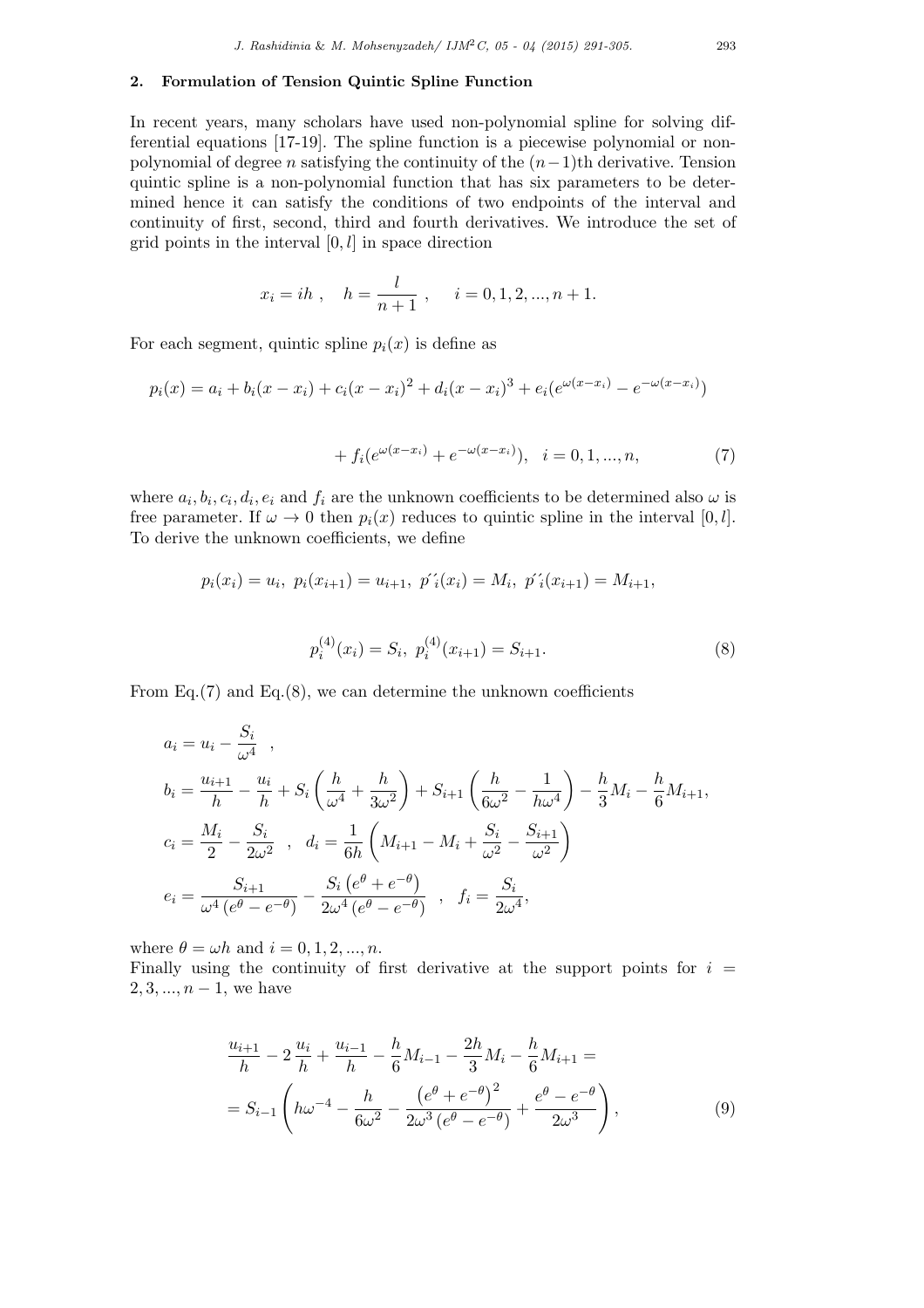and from continuity of third derivative, we have

$$
\frac{M_{i+1}}{h} - 2\frac{M_i}{h} + \frac{M_{i-1}}{h} = S_{i-1} \left( h\omega^{-2} - \frac{\left( e^{\theta} + e^{-\theta} \right)^2}{2\omega \left( e^{\theta} - e^{-\theta} \right)} + \frac{e^{\theta} - e^{-\theta}}{2\omega} \right) + S_i \left( -2h\omega^{-2} + 2\frac{e^{\theta} + e^{-\theta}}{\omega \left( e^{\theta} - e^{-\theta} \right)} \right) + S_{i+1} \left( h\omega^{-2} + 2\frac{1}{\omega \left( e^{\theta} - e^{-\theta} \right)} \right).
$$
(10)

From Eq.(9) and Eq.(10), after eliminating  $S_i$  we have the following useful relation for *i* = 2*,* 3*, ..., n −* 2

$$
u_{i+2} + 2 u_{i+1} - 6 u_i + 2 u_{i-1} + u_{i-2} =
$$
  
= 
$$
\frac{h^2}{20} (\alpha M_{i+2} + \beta M_{i+1} + \gamma M_i + \beta M_{i-1} + \alpha M_{i-2}),
$$
 (11)

where

$$
\alpha = \theta^{-4} - \frac{2}{\theta^3 (e^{\theta} - e^{-\theta})} - \frac{1}{3\theta (e^{\theta} - e^{-\theta})},
$$
  

$$
\beta = -4\theta^{-4} + \frac{4 + 2e^{\theta} + 2e^{-\theta}}{\theta^3 (e^{\theta} - e^{-\theta})} + \frac{e^{\theta} + e^{-\theta} - 4}{3\theta (e^{\theta} - e^{-\theta})},
$$
  

$$
\gamma = 6\theta^{-4} + \frac{4e^{\theta} + 4e^{-\theta} - 2}{3\theta (e^{\theta} - e^{-\theta})} - \frac{4 + 4e^{\theta} + 4e^{-\theta}}{\theta^3 (e^{\theta} - e^{-\theta})}.
$$

When  $\omega \to 0$  so  $\theta \to 0$ , then  $(\alpha, \beta, \gamma) \to (1, 26, 66)$ , and the relation defined by Eq.(11) reduce into ordinary quintic spline

$$
u_{i+2} + 2 u_{i+1} - 6 u_i + 2 u_{i-1} + u_{i-2} =
$$
  
= 
$$
\frac{h^2}{20} (M_{i+2} + 26 M_{i+1} + 66 M_i + 26 M_{i-1} + M_{i-2}).
$$
 (12)

## **3. Numerical Technique**

By using Eq.(12) for  $(j + 1)$ th,  $(j)$ th and  $(j - 1)$ th time level we have

$$
u_{i+2}^{j+1} + 2u_{i+1}^{j+1} - 6u_i^{j+1} + 2u_{i-1}^{j+1} + u_{i-2}^{j+1} =
$$
  
= 
$$
\frac{h^2}{20} \left( \alpha M_{i+2}^{j+1} + \beta M_{i+1}^{j+1} + \gamma M_i^{j+1} + \beta M_{i-1}^{j+1} + \alpha M_{i-2}^{j+1} \right),
$$
 (13)

 $u_{i+2}^j + 2 u_{i+1}^j - 6 u_i^j + 2 u_{i-1}^j + u_{i-2}^j =$ 

$$
= \frac{h^2}{20} \left( \alpha \, M_{i+2}^j + \beta \, M_{i+1}^j + \gamma \, M_i^j + \beta \, M_{i-1}^j + \alpha \, M_{i-2}^j \right),\tag{14}
$$

$$
u_{i+2}^{j-1}+2\,u_{i+1}^{j-1}-6\,u_i^{j-1}+2\,u_{i-1}^{j-1}+u_{i-2}^{j-1}=
$$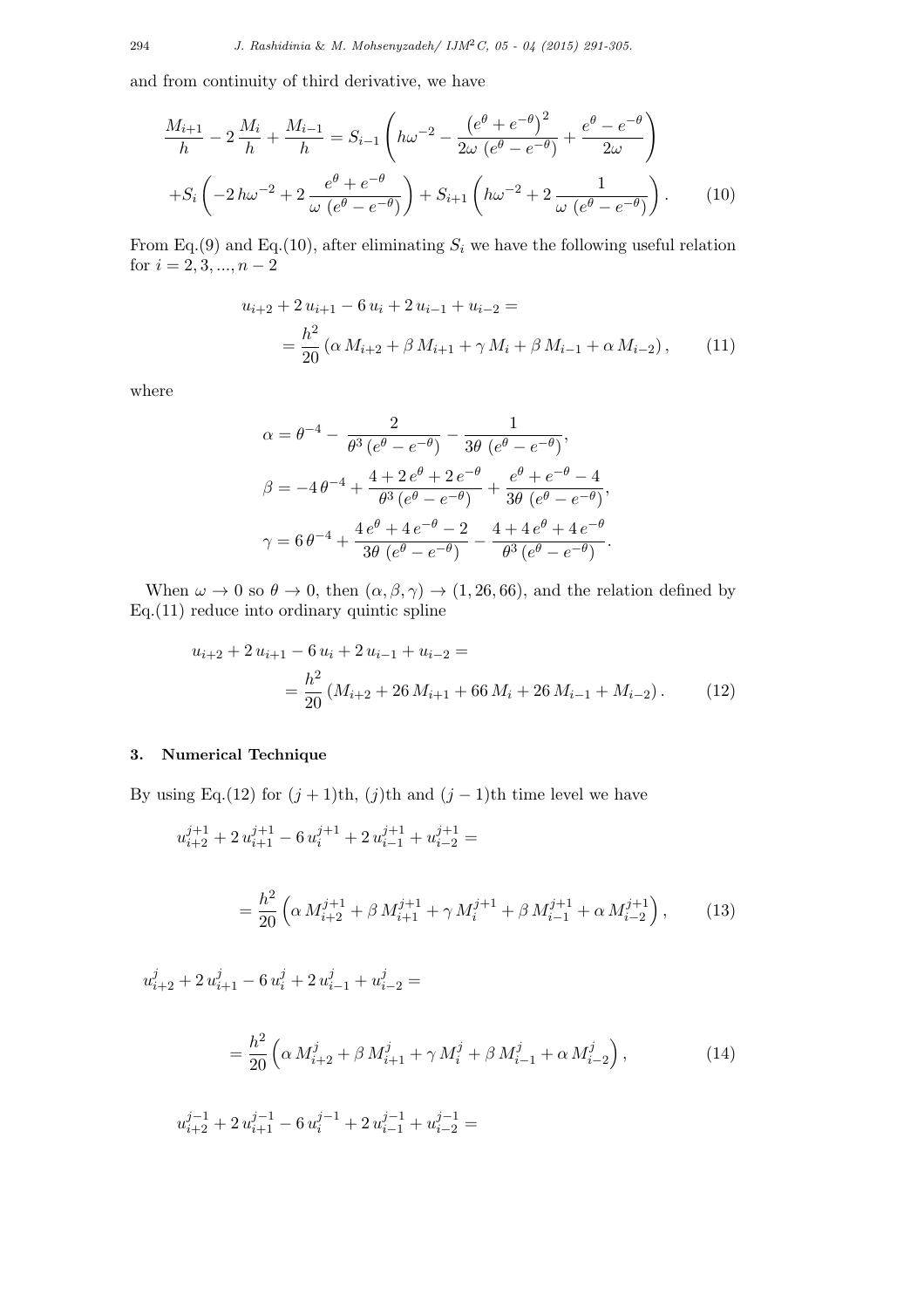*J. Rashidinia* & *M. Mohsenyzadeh/ IJM*2*C, 05 - 04 (2015) 291-305.* 295

$$
= \frac{h^2}{20} \left( \alpha \, M_{i+2}^{j-1} + \beta \, M_{i+1}^{j-1} + \gamma \, M_i^{j-1} + \beta \, M_{i-1}^{j-1} + \alpha \, M_{i-2}^{j-1} \right),\tag{15}
$$

that we will use these equations to discretize heat and wave equation.

## **3.1** *Heat Equation*

We develop an approximation for  $Eq.(1)$  in which first order time derivative is replaced by the following finite difference approximation

$$
\bar{u}_t^j = \frac{u_i^{j+1} - u_i^{j-1}}{2k} = u_t^j + O\left(k^2\right),\tag{16}
$$

and the space derivative is replaced by non-polynomial tension spline approximation

$$
\bar{u}_{xx}^j = p''(x_i, t_j) = M_i^j.
$$
\n(17)

By using Eq.  $(16)$  and Eq.  $(17)$  we can develop a new approximation for the solution of Eq.(1), So that the heat equation Eq.(1) is replaced by

$$
\eta M_i^{j-1} + (1 - 2\eta) M_i^j + \eta M_i^{j+1} = \frac{u_i^{j+1} - u_i^{j-1}}{2c^2 k},
$$
\n(18)

where  $0 \leq \eta \leq 1$  is a free constant.

If Eq.(14) multiplied by  $(1 - 2\eta)$  added to Eq.(13) and Eq.(15) multiplied by  $\eta$ and eliminate  $M_i^j$  $\hat{H}_i^j$ , then we obtain the following relation for heat equation Eq.(1)

$$
\eta (u(i+2,j-1)+u(i-2,j-1)) + (1-2\eta) (u(i+2,j)+u(i-2,j))
$$
  
+
$$
\eta (u(i+2,j+1)+u(i-2,j+1)) + 2\eta [u(i+1,j-1)
$$
  
+
$$
u(i-1,j-1)] + 2(1-2\eta) (u(i+1,j)+u(i-1,j))
$$
  
+
$$
2\eta (u(i+1,j+1)+u(i-1,j+1)) - 6\eta u(i,j-1)
$$
  
-
$$
6(1-2\eta) u(i,j) - 6\eta u(i,j+1) - \frac{h^2}{40c^2k} \alpha [u(i+2,j+1)
$$
  
-
$$
u(i+2,j-1)+u(i-2,j+1)-u(i-2,j-1)]
$$
  

$$
-\frac{h^2}{40c^2k} \beta [u(i+1,j+1)-u(i+1,j-1)+u(i-1,j+1)
$$
  
-
$$
u(i-1,j-1)] - \frac{h^2}{40c^2k} \gamma (u(i,j+1)-u(i,j-1)) = 0,
$$
  

$$
j = 1, 2, 3, ... \qquad i = 2, ..., N-2.
$$
 (19)

## **3.2** *Wave Equation*

Finite difference approximation for second order time derivative is

$$
\bar{u}_{tt}^j = \frac{u_i^{j+1} - 2u_i^j + u_i^{j-1}}{k^2} = u_{tt}^j + O\left(k^2\right),\tag{20}
$$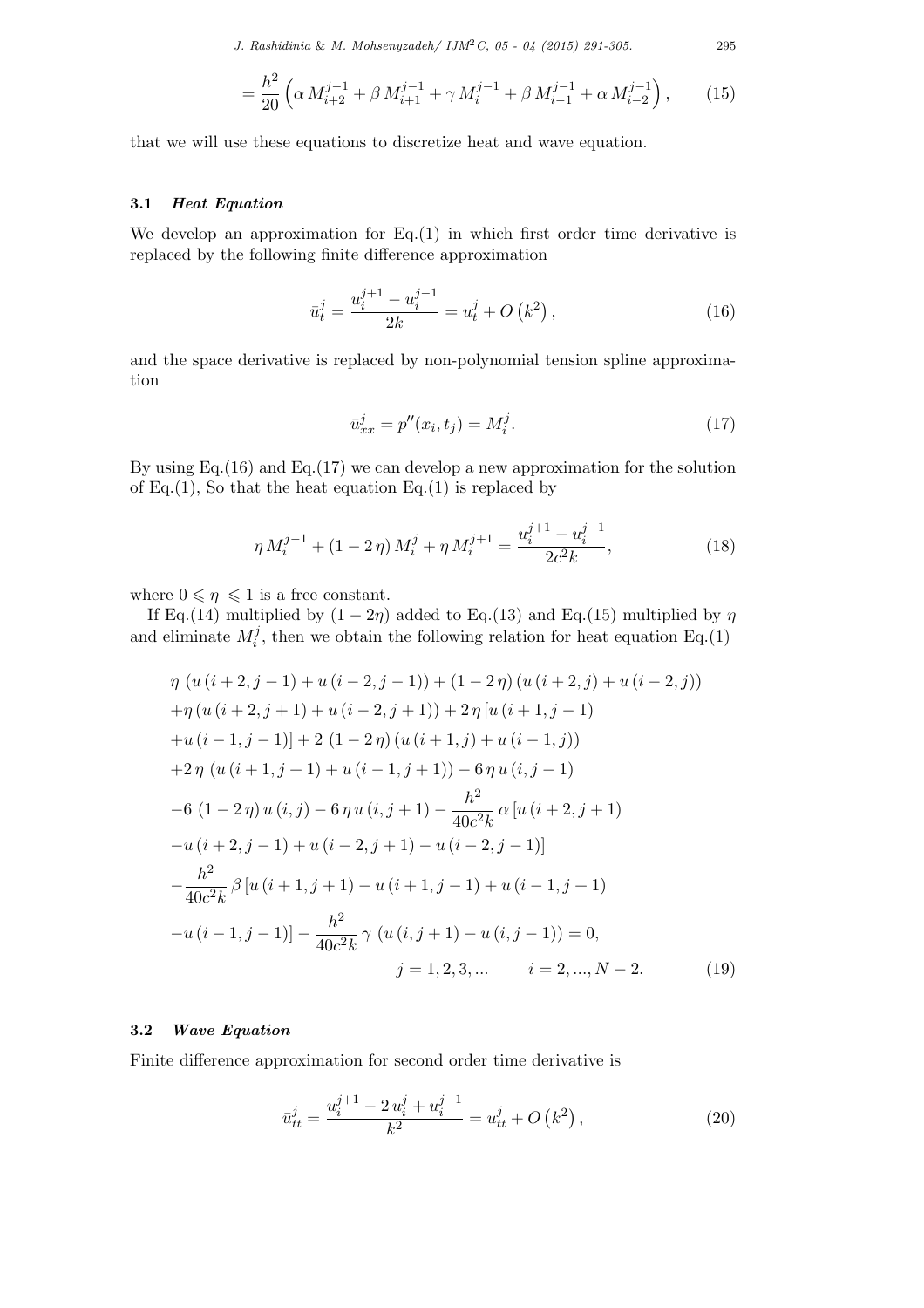as we consider, the space derivative is approximated by the non-polynomial tension spline

$$
\bar{u}_{xx}^j = p''(x_i, t_j) = M_i^j.
$$
\n(21)

By using Eq.(16) and Eq.(17) for wave equation Eq.(4) we have

$$
\eta M_i^{j-1} + (1 - 2\eta) M_i^j + \eta M_i^{j+1} = \frac{u_i^{j+1} - 2u_i^j + u_i^{j-1}}{c^2 k^2},
$$
\n(22)

where  $0 \leq \eta \leq 1$  is a free constant.

Again we multiply Eq.(14) by  $(1 - 2\eta)$  and add this to Eq.(13) and Eq.(15) multiplied by  $\eta$  and eliminate  $M_i^j$  $i$ <sup>,</sup> then we obtain the following relation for wave equation Eq.(4)

$$
\eta (u(i+2,j-1)+u(i-2,j-1)) + (1-2\eta) (u(i+2,j)+u(i-2,j))
$$
  
+
$$
\eta (u(i+2,j+1)+u(i-2,j+1)) + 2\eta [u(i+1,j-1)
$$
  
+
$$
u(i-1,j-1)] + 2(1-2\eta) (u(i+1,j)+u(i-1,j))
$$
  
+
$$
2\eta (u(i+1,j+1)+u(i-1,j+1))
$$
  
-
$$
6\eta u(i,j-1) - 6(1-2\eta) u(i,j) - 6\eta u(i,j+1)
$$
  
-
$$
\frac{h^2}{40c^2k} \alpha [u(i+2,j+1) - 2u(i+2,j) + u(i+2,j-1) + u(i-2,j+1)
$$
  
-
$$
2u(i-2,j) + u(i-2,j-1)] - \frac{h^2}{40c^2k} \beta [u(i+1,j+1) - 2u(i+1,j)
$$
  
+
$$
u(i+1,j-1) + u(i-1,j+1) - 2u(i-1,j) + u(i-1,j-1)]
$$
  
-
$$
\frac{h^2}{40c^2k} \gamma (u(i,j+1) - 2u(i,j) + u(i,j-1)) = 0,
$$
  

$$
j = 1, 2, 3, ...
$$
  $i = 2, ..., N - 2.$  (23)

## **4. Error Estimate in Spline Approximation**

To estimate the error for heat and wave equation we expand Eq.(19) and Eq.(23) in Taylor series about  $u(x_i, t_j)$  and then we find the optimal values for  $\alpha$ ,  $\beta$  and  $\gamma$ .

## **4.1** *Error Estimate for Heat Equation*

By expanding Eq.(19) in Taylor series and replace the derivatives involving *t* by the relation

$$
\frac{\partial^{i+j}u}{\partial x^i \partial t^j} = c^{2j} \frac{\partial^{i+2j}u}{\partial x^{i+2j}},\tag{24}
$$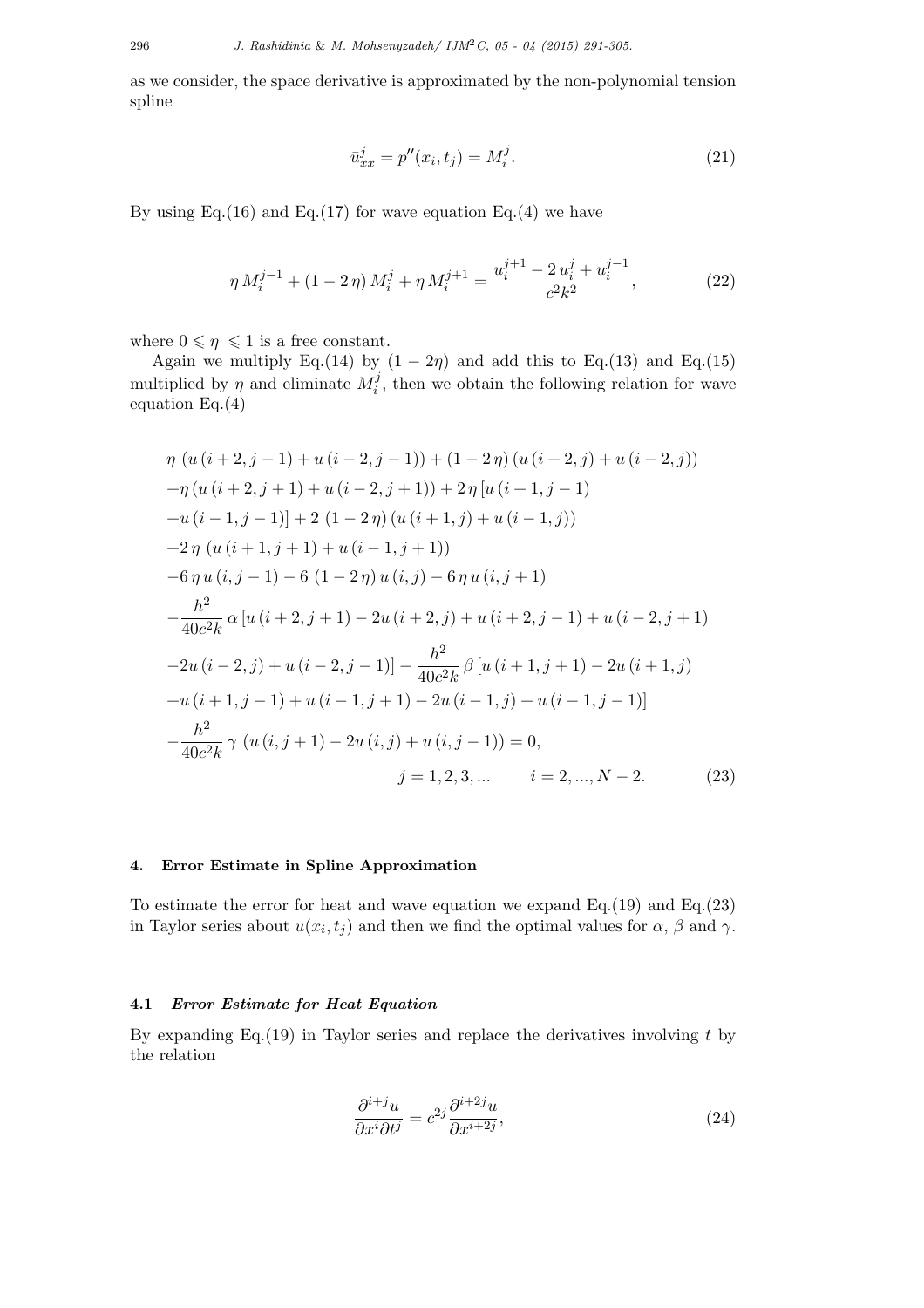for heat equation  $Eq.(1)$ , we obtain the local truncation error. The principal part of the local truncation error of the proposed method for heat equation is

$$
T_i^j = \left(-\frac{\alpha}{10} - \frac{\gamma}{20} - \frac{\beta}{10} + 6\right) h^2(D_{x,x})(U)(0,0)
$$
  
+  $\left(-\frac{\alpha}{5} - \frac{\beta}{20} + \frac{3}{2}\right) h^4(D_{x,x,x,x})(U)(0,0)$   
+  $\left(6 \eta c^2 h^2 k^2 + \left(-\frac{\alpha}{15} - \frac{\beta}{240} + \frac{11}{60}\right) h^6\right) (D_{x,x,x,x,x}(U)(0,0))$   
+  $\left(-\frac{\alpha}{60} - \frac{\beta}{60} - \frac{\gamma}{120}\right) c^2 h^2 k^2(D_{x,x,x,x,x}(U)(0,0))$   
+  $\left(\left(-\frac{\alpha}{30} - \frac{\beta}{120} + \frac{3}{2}\eta\right) c^2 h^4 k^2\right) (D_{x,x,x,x,x}(U)(0,0))$   
+  $\left[\left(-\frac{\alpha}{30} - \frac{\beta}{120} + \frac{3}{2}\eta\right) h^4 k^2 c^2 + \left(-\frac{2}{225} \alpha - \frac{1}{7200} \beta + \frac{43}{3360}\right) h^8\right] (D_{x,x,x,x,x,x,x}(U)(0,0))$   
+  $\dots$  (25)

By choosing suitable values of parameters  $\alpha$ ,  $\beta$ ,  $\gamma$  and  $\eta$  we obtain various classes of the proposed method.

**Remark1.** If  $\theta \to 0$  in Eq.(11) we have  $\alpha = 1$ ,  $\beta = 26$  and  $\gamma = 66$  which is ordinary quintic spline.

**Remark2.** If we choose  $\alpha = \frac{7}{6}$  $\frac{7}{6}, \ \beta = \frac{76}{3}$  $\frac{\pi}{3}$  and  $\gamma = 67$  in Eq.(25) we obtain a new scheme of order  $O(h^8 + h^4 k^4)$ , furthermore by choosing  $\eta = \frac{1}{6}$  we can optimize our scheme, too.

## **4.2** *Error Estimate for Wave Equation*

For wave equation, we expand Eq.(23) in Taylor series and replace the derivatives involving *t* by the relation

$$
\frac{\partial^{i+j}u}{\partial x^i \partial t^j} = c^j \frac{\partial^{i+j}u}{\partial x^{i+j}},\tag{26}
$$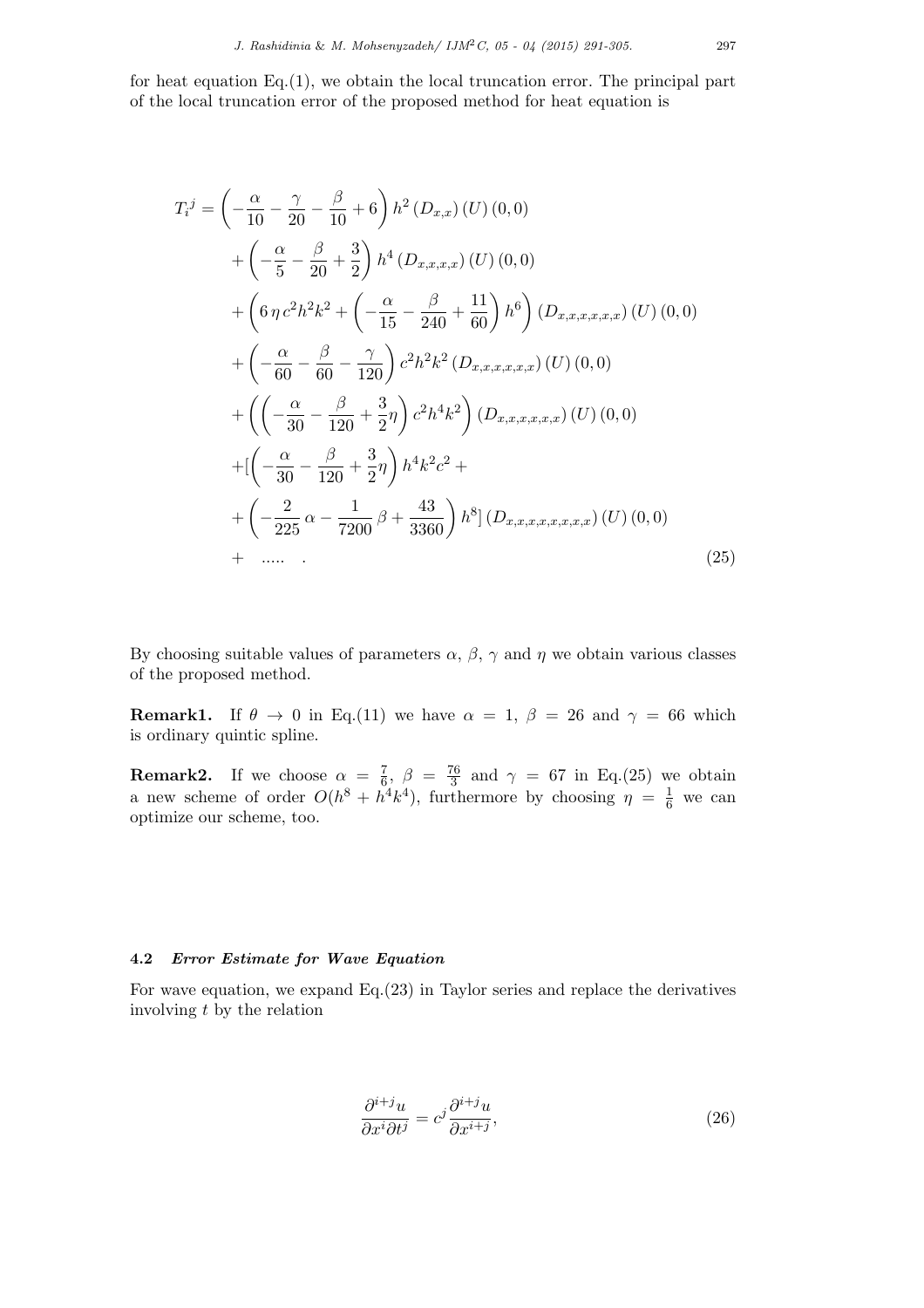and then we drive the local truncation error. The principal part of the local truncation error of the proposed method for wave equation is

$$
T_i^j = \left(-\frac{\alpha}{10} - \frac{\gamma}{20} - \frac{\beta}{10} + 6\right) h^2 (D_{x,x})(U)(0,0)
$$
  
+ 
$$
\left[\left(-\frac{\alpha}{5} - \frac{\beta}{20} + \frac{3}{2}\right) h^4 + \right.
$$
  
+ 
$$
\left(-\frac{\alpha}{120} - \frac{\gamma}{240} - \frac{\beta}{120} + 6\eta\right) h^2 k^2 c \right] (D_{x,x,x,x})(U)(0,0)
$$
  
+ 
$$
\left[\left(-\frac{\alpha}{15} - \frac{\beta}{240} + \frac{11}{60}\right) h^6 + \right.
$$
  
+ 
$$
\left(-\frac{\alpha}{60} - \frac{\beta}{240} + \frac{3}{2}\eta\right) h^4 k^2 c \right] (D_{x,x,x,x,x}(U)(0,0)
$$
  
+ 
$$
\left(\left(-\frac{\alpha}{3600} - \frac{\gamma}{7200} - \frac{\beta}{3600} + \frac{1}{2}\eta\right) h^2 k^4 c^2\right) (D_{x,x,x,x,x}(U)(0,0)
$$
  
+ 
$$
\left(\left(-\frac{2}{225} \alpha - \frac{1}{7200} \beta + \frac{43}{3360}\right) h^8\right) (D_{x,x,x,x,x,x,x}(U)(0,0)
$$
  
+ 
$$
\dots
$$
 (27)

**Remark3.** If we choose  $\alpha = \frac{7}{6}$  $\frac{7}{6}$ ,  $\beta = \frac{76}{3}$  $\frac{76}{3}$  and  $\gamma = 67$  in Eq.(27) we obtain a new scheme of order  $O(h^8 + h^4k^4)$ , furthermore by choosing  $\eta = \frac{1}{12}$  we can optimize our scheme, too.

## **5. Stability Analysis**

In this section, we discuss stability of the proposed method for numerical solution of heat and wave equation. we assume that the solution of Eq.(19) and Eq.(23) at grid point (*lh, jk*) is

$$
u_l^j = \xi^j e^{li\theta},\tag{28}
$$

where  $i = \sqrt{-1}$ ,  $\theta$  is a real number and  $\xi$  is a complex number. By substituting Eq. $(28)$  in Eq. $(19)$  and Eq. $(23)$ , we obtain a quadratic equation as follow

$$
Q\xi^2 + \phi\xi + \psi = 0.
$$
\n(29)

For heat equation we have

$$
Q = \cos(2\theta) \left(2\eta + \frac{h^2 \alpha}{20ck}\right) + \cos(\theta) \left(4\eta + \frac{h^2 \beta}{20ck}\right) - 6\eta + \frac{h^2 \gamma}{20ck},
$$

$$
\phi = \cos(2\theta)(1 - 2\eta) + \cos(\theta)(2 - 4\eta) - 6 + 12\eta,
$$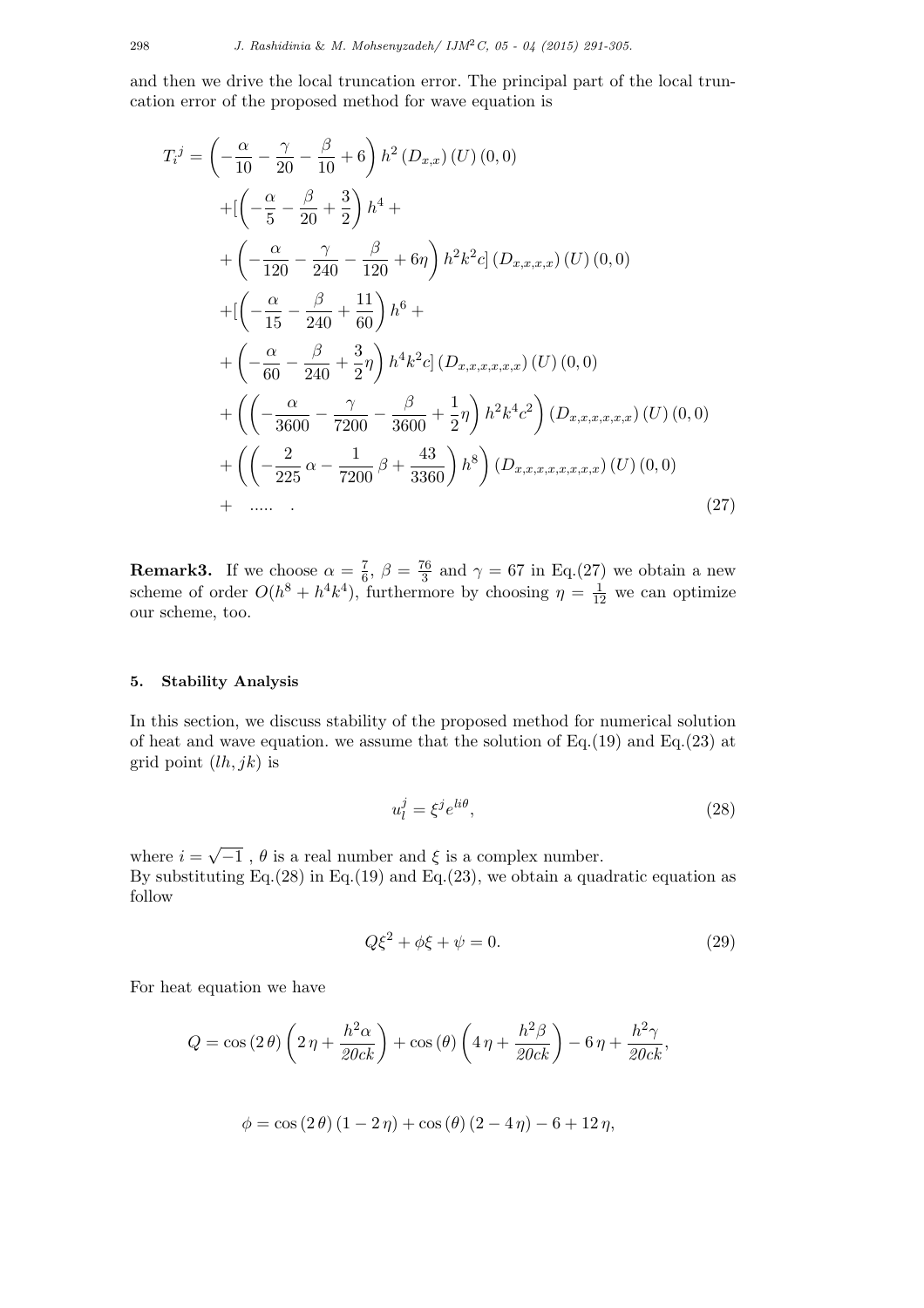*J. Rashidinia* & *M. Mohsenyzadeh/ IJM*2*C, 05 - 04 (2015) 291-305.* 299

$$
\psi = \cos(2\theta) \left(2\eta - \frac{h^2 \alpha}{20ck}\right) + \cos(\theta) \left(4\eta - \frac{h^2 \beta}{20ck}\right) - 6\eta - \frac{h^2 \gamma}{20ck}.
$$

By using RouthHurwitz criteria and using transformation  $\xi = \frac{1+z}{1-z}$ 1*−z* in Eq.(29), we have

$$
(Q - \phi + \psi)\xi^{2} + 2(Q - \psi)\xi + (Q + \phi + \psi) = 0.
$$
 (30)

If  $|\xi|$  < 1, then the difference scheme Eq.(19) is stable. It is sufficient to show that *Q* −  $\phi$  +  $\psi$  > 0, 2(*Q* −  $\psi$ ) > 0 and *Q* +  $\phi$  +  $\psi$  > 0. From the above relation we have  $(i)Q - \phi + \psi = \cos^2(\theta) (12 \eta - 2) + \cos(\theta) (12 \eta - 2) - 30 \eta + 7,$  $(ii)Q - \psi = \frac{h^2}{10ck}(\alpha cos(2\theta) + \beta cos(\theta) + \gamma),$  $(iii)Q + \phi + \psi = \cos^2(\theta) (4\eta + 2) + \cos(\theta) (4\eta + 2) - 2\eta - 7.$ If  $\eta > \frac{1}{6}$  and  $\eta > \frac{30}{132}$  then  $Q - \phi + \psi > 0$ . For  $\alpha = \frac{7}{6}$  $\frac{7}{6}$ ,  $\beta = \frac{76}{3}$  $\frac{6}{3}$  and  $\gamma = 67$  we have *Q −*  $\psi$  > 0 and if  $\eta$  >  $-\frac{1}{2}$  $\frac{1}{2}$  and  $\eta > -\frac{30}{12}$  then  $Q + \phi + \psi > 0$ . Thus our method is stable for heat equation.

For wave equation we have

$$
Q = \cos(2\theta) \left(2\eta - \frac{h^2 \alpha}{10ck^2}\right) + \cos(\theta) \left(4\eta - \frac{h^2 \beta}{10ck^2}\right) - 6\eta - \frac{h^2 \gamma}{20ck^2},
$$

$$
\phi = \cos(2\theta) \left(2 - 4\eta + \frac{h^2 \alpha}{5ck^2}\right) + \cos(\theta) \left(4 - 8\eta + \frac{h^2 \beta}{5ck^2}\right) - 6 + 12\eta + \frac{h^2 \gamma}{10ck^2},
$$

$$
\psi = \cos(2\theta) \left(2\eta - \frac{h^2 \alpha}{10ck^2}\right) + \cos(\theta) \left(4\eta - \frac{h^2 \beta}{10ck^2}\right) - 6\eta - \frac{h^2 \gamma}{20ck^2},
$$

thus we have  $(Q - \phi + \psi)\xi^2 + (Q + \phi + \psi) = 0$ . In order to  $|\xi| < 1$ , we must have  $\phi < 0$  and  $Q + \psi > 0$ .

Obviously we have  $Q + \psi > 0$  for each  $\eta$ , if  $\eta > \frac{1}{2} + \frac{7h^2}{120ck^2}$  then  $\phi < 0$ , therefore our scheme will be stable for wave equation.

## **6. Numerical Example**

We applied the presented method to the following heat and wave equations. For this purpose, we consider three examples for heat equations and two examples for wave equation.

We applied proposed method with  $(\alpha, \beta, \gamma) = (1, 26, 66)$  (method I) which is the ordinary quintic spline of with order  $O(h^6 + k^4)$  and if we select  $(\alpha, \beta, \gamma) = (\frac{7}{6}, \frac{76}{3})$  $\frac{(6}{3}, 67)$ we obtain a new method which is of order  $O(h^8 + h^4k^4)$  (method II).

#### **Example1:**

We consider Eq.(1) with  $c = \frac{1}{\pi}$  $\frac{1}{\pi}$ ,  $f_1(x) = \sin(\pi x)$  and  $p_1(t) = q_1(t) = 0$ . The exact solution for this problem is

$$
u(x,t) = e^{-t} \sin(\pi x).
$$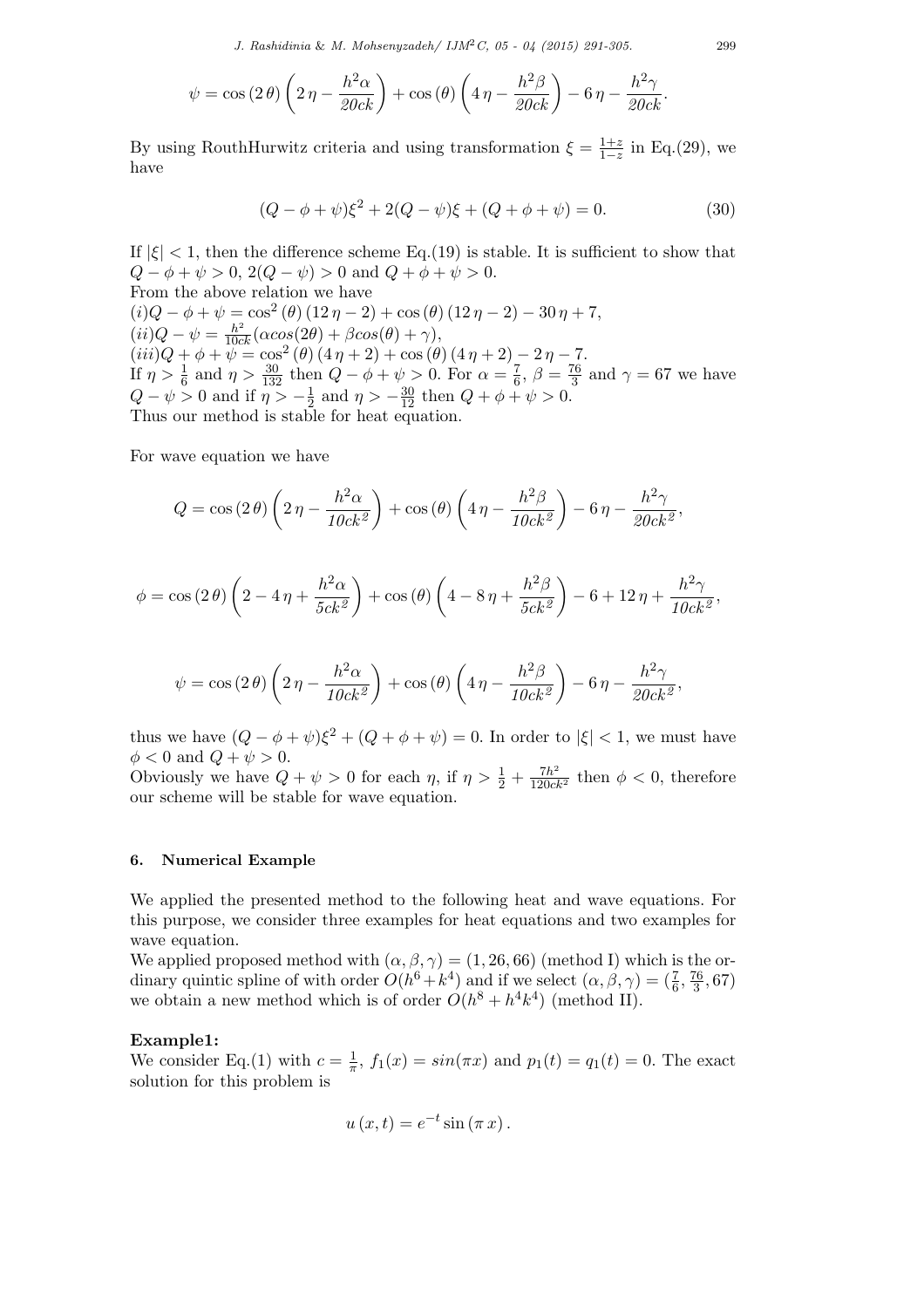| $x_i$        | $t_i$ | Method I             | Method II            | Method in $[13]$     |
|--------------|-------|----------------------|----------------------|----------------------|
| $0.125$ 0.01 |       | $4.1 \times 10^{-7}$ | $3 \times 10^{-7}$   | $1 \times 10^{-4}$   |
| 0.125        | 0.05  | $8 \times 10^{-7}$   | $7 \times 10^{-7}$   | $2.5 \times 10^{-4}$ |
| 0.25         | 0.01  | $5.3 \times 10^{-7}$ | $4.9 \times 10^{-7}$ | $4 \times 10^{-4}$   |
| 0.25         | 0.05  | $1 \times 10^{-6}$   | $9.5 \times 10^{-7}$ | $4.2 \times 10^{-4}$ |
| 0.5          | 0.01  | $5 \times 10^{-7}$   | $4.9 \times 10^{-7}$ | $3 \times 10^{-4}$   |
| 0.5          | 0.05  | $1 \times 10^{-6}$   | $9.6 \times 10^{-7}$ | $2 \times 10^{-4}$   |

Table 1. *Absolute errorforExample.*1



Figure 1. Space-Time graph of the solution up to t=1 s, with  $c = \frac{1}{\pi}$ ,  $t = 0.01$  and  $h = 0.001$  for example 1.

This problem is solved by different values of the step size in the x-direction *h* and time step size  $\Delta t = 0.01$ . The computed solutions by proposed method are compared with the exact solution at the grid points and the maximum absolute errors are tabulated in Table 1. Also the results are compared with the solutions obtained in [13]. The space*−*time graph of the estimated solution is given in Figs. 1. The maximum absolute error of this example by method II is 3*.*<sup>6</sup> *<sup>×</sup>* <sup>10</sup>*−*<sup>9</sup> and by method I is  $3 \times 10^{-6}$ .

### **Example2:**

We consider Eq.(1) with  $c = 1$ ,  $f_1(x) = \cos(\frac{\pi}{2})$  $\frac{\pi}{2}x$  and  $p_1(t) = e^{-\frac{\pi^2}{4}t}$  and  $q_1(t) = 0$ . The exact solution for this problem is

$$
u(x,t) = e^{-\frac{\pi^2}{4}t} \cos\left(\frac{\pi}{2}x\right).
$$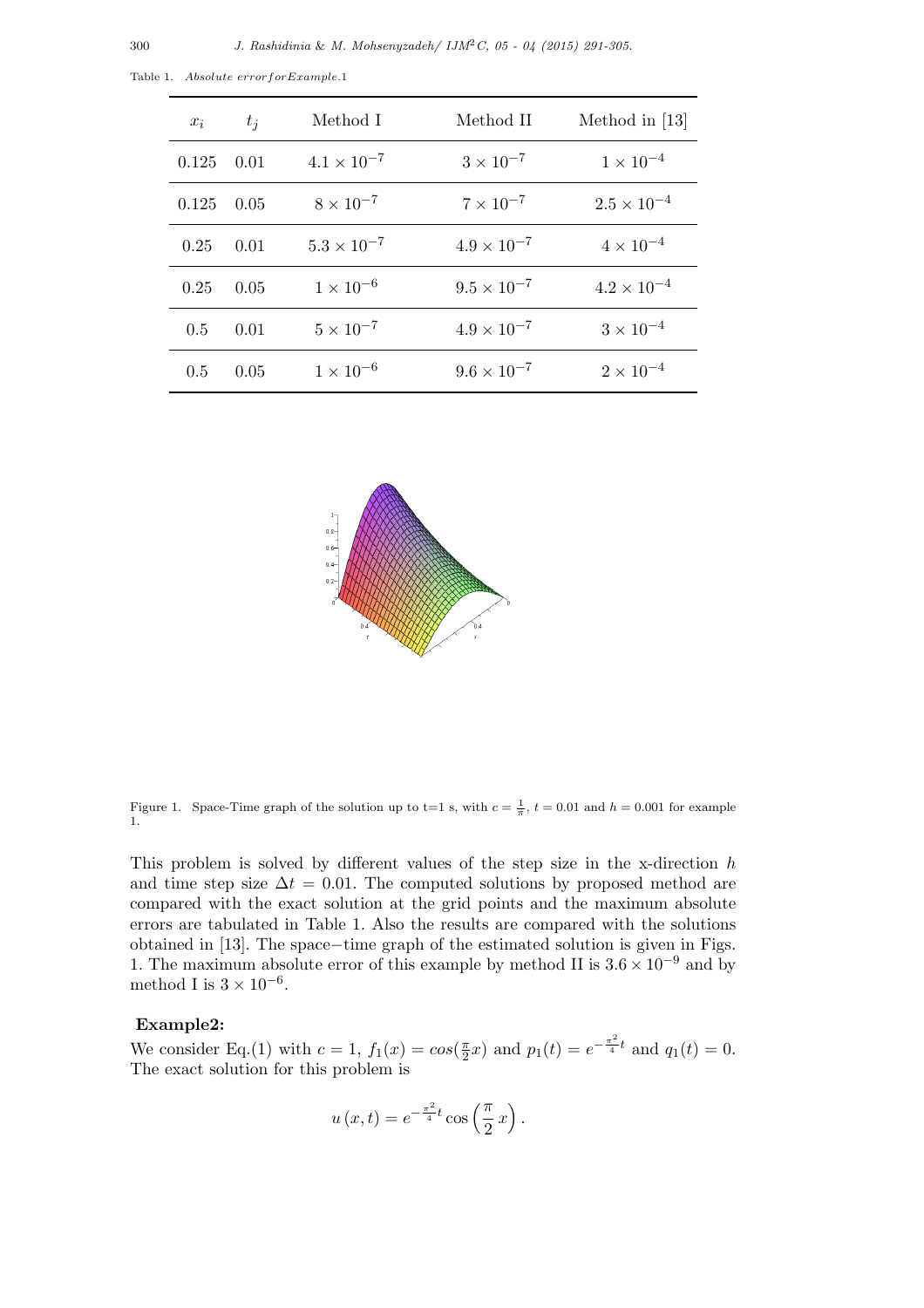Table 2. *Absolute errorforExample.*2

| $x_i$         | $t_i$               | MethodI              | MethodH               |
|---------------|---------------------|----------------------|-----------------------|
| 0.1           | 0.0003              | $6.5 \times 10^{-9}$ | $7 \times 10^{-10}$   |
|               | $0.1 \quad 0.0005$  | $2.5 \times 10^{-9}$ | $4 \times 10^{-10}$   |
|               | $0.15 \quad 0.0003$ | $2.3 \times 10^{-9}$ | $3 \times 10^{-10}$   |
|               | $0.15 \quad 0.0005$ | $2.5 \times 10^{-9}$ | $1.6 \times 10^{-10}$ |
| 0.2           | 0.0003              | $2.2 \times 10^{-9}$ | $1.4 \times 10^{-10}$ |
| $0.2^{\circ}$ | 0.0005              | $2.1 \times 10^{-9}$ | $1 \times 10^{-10}$   |



Figure 2. Space-Time graph of the solution up to  $t=1$  s, with  $c=1$ ,  $t=0.0001$  and  $h=0.01$  for example 2.

This problem is solved by different values of the step size in the x-direction *h* and time step size  $\Delta t = 0.0001$ . The computed solutions by proposed method are compared with the exact solution at the grid points and the maximum absolute errors are tabulated in Table 2. The space*−*time graph of the estimated solution is given in Figs. 2. The maximum absolute error of this example by method II is  $1.32 \times 10^{-8}$  and by method I is  $3 \times 10^{-9}$ .

## **Example3:**

We consider Eq.(1) with  $c = 1$ ,  $f_1(x) = \sin(x)$ ,  $p_1(t) = 0$  and  $q_1(t) = -e^{-t}\sin(1)$ . The exact solution for this problem is

$$
u(x,t) = e^{-t} \sin(x).
$$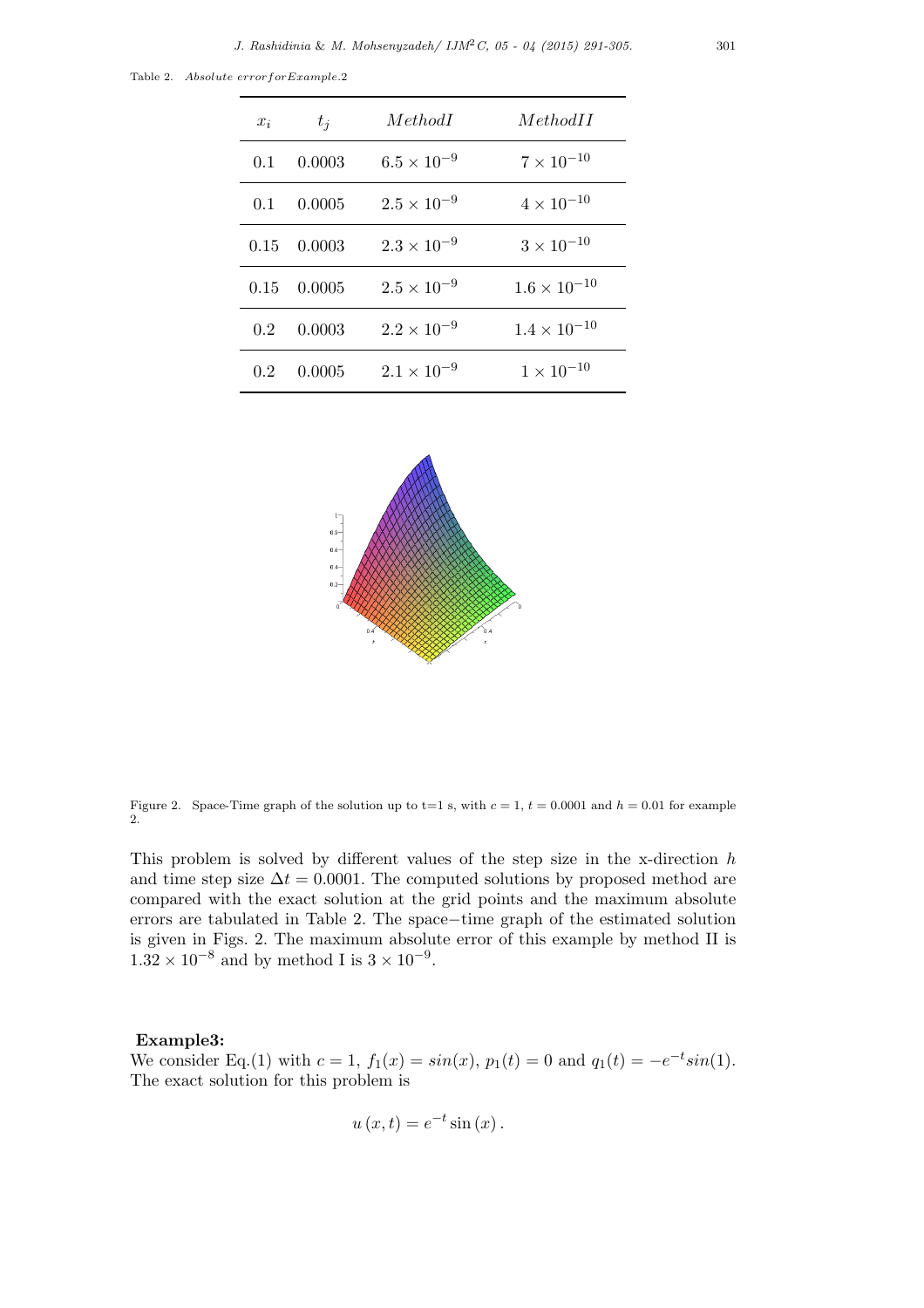| $x_i$ | $t_i$               | MethodI             | MethodH             |
|-------|---------------------|---------------------|---------------------|
|       | $0.1 \quad 0.0003$  | $1 \times 10^{-10}$ | $1 \times 10^{-10}$ |
|       | $0.1 \quad 0.0005$  | $1 \times 10^{-10}$ | $1 \times 10^{-10}$ |
|       | $0.15$ 0.0003       | $2 \times 10^{-11}$ | $2 \times 10^{-11}$ |
|       | $0.15 \quad 0.0005$ | $4 \times 10^{-11}$ | $4 \times 10^{-11}$ |
| 0.2   | 0.0003              | $1 \times 10^{-10}$ | $1 \times 10^{-10}$ |
| 0.2   | 0.0005              | $2 \times 10^{-10}$ | $1 \times 10^{-10}$ |

Table 3. *Absolute errorforExample.*3



Figure 3. Space-Time graph of the solution up to t=1 s, with  $c = 1$ ,  $t = 0.0001$  and  $h = 0.01$  for example 3.

This problem is solved by different values of the step size in the x-direction *h* and time step size  $\Delta t = 0.0001$ . The computed solutions by proposed method are compared with the exact solution at the grid points and the maximum absolute errors are tabulated in Table 3. The space*−*time graph of the estimated solution is given in Figs. 3. The maximum absolute error of this example by method II is  $1 \times 10^{-9}$  and by method I is  $2.1 \times 10^{-9}$ .

In the following examples we apply proposed method to the wave equation.

## **Example4:**

We consider Eq.(4) with  $c = 1$ ,  $f_2(x) = 0$ ,  $f_3(x) = \pi \cos(\pi x)$ ,  $p_2(t) = \sin(\pi t)$  and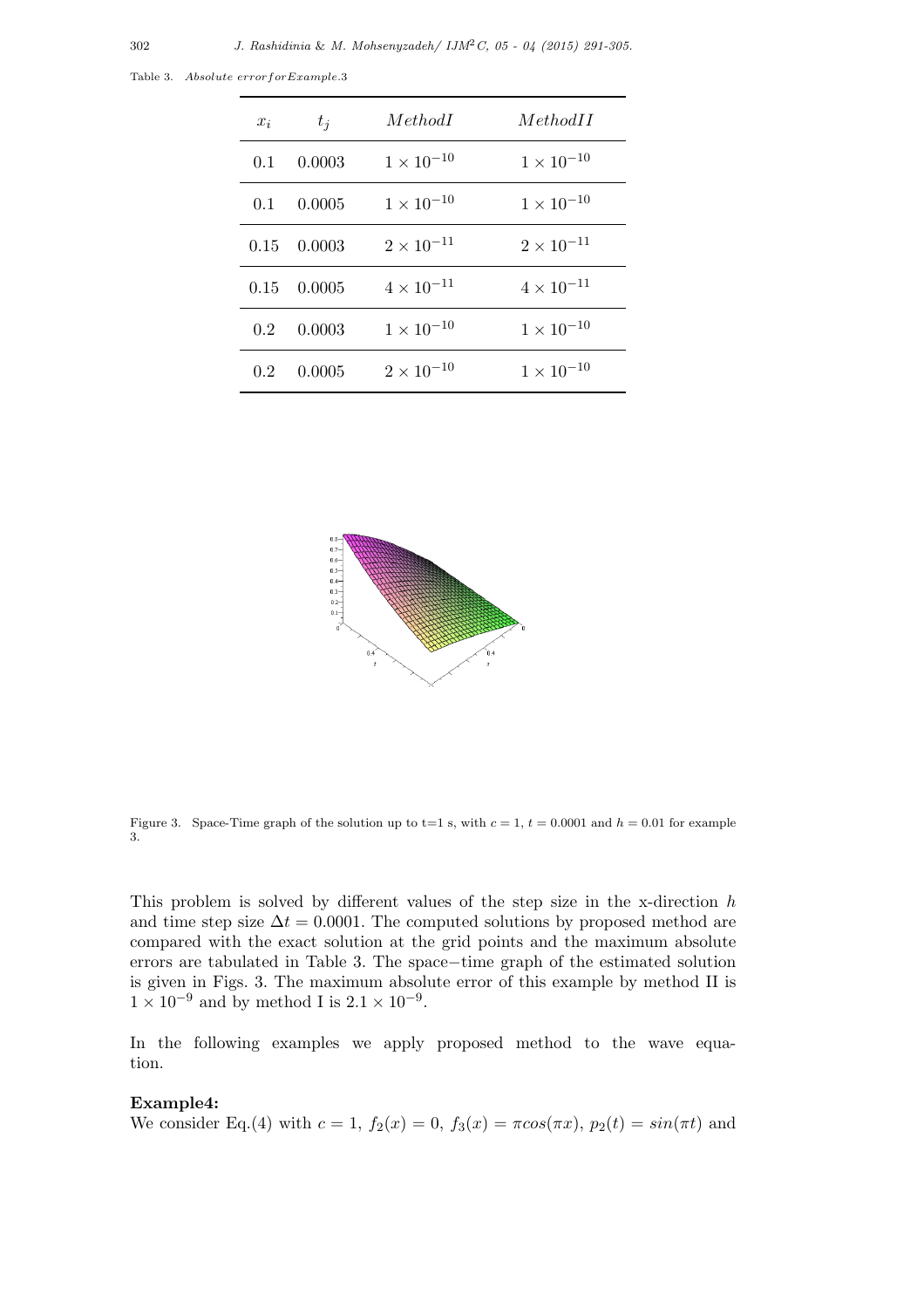Table 4. *Absolute errorforExample.*4

| $x_i$ | $t_i$             | MethodI                        | MethodII              |
|-------|-------------------|--------------------------------|-----------------------|
|       | $0.05 \quad 0.03$ | $9 \times 10^{-12}$            | $3 \times 10^{-12}$   |
|       | $0.05 \quad 0.05$ | $1.6 \times 10^{-11}$          | $7 \times 10^{-12}$   |
|       |                   | 0.1 0.03 $1.2 \times 10^{-11}$ | $1.7 \times 10^{-11}$ |
|       | $0.1 \quad 0.05$  | $1.7 \times 10^{-11}$          | $1 \times 10^{-12}$   |
| 0.2   | 0.03              | $7 \times 10^{-12}$            | $1 \times 10^{-12}$   |
| 0.2   | 0.05              | $1 \times 10^{-11}$            | $1.1 \times 10^{-11}$ |



Figure 4. Space-Time graph of the solution up to t=1 s, with  $c = 1$ ,  $t = 0.01$  and  $h = 0.01$  for example 4.

 $q_2(t) = -\sin(\pi t)$ . The exact solution for this problem is

$$
u(x,t) = \pi \cos(\pi x) \sin(\pi t).
$$

This problem is solved by different values of the step size in the x-direction *h* and time step size  $\Delta t = 0.01$ . The computed solutions by proposed method are compared with the exact solution at the grid points and the maximum absolute errors are tabulated in Table 4. The space*−*time graph of the estimated solution is given in Figs. 4. The maximum absolute error of this example by method II is  $8.7 \times 10^{-10}$  and by method I is  $1.2 \times 10^{-9}$ .

## **Example5:**

We consider Eq.(4) with  $c = 1$ ,  $f_2(x) = cos(\pi x)$ ,  $f_3(x) = 0$ ,  $p_2(t) = cos(\pi t)$  and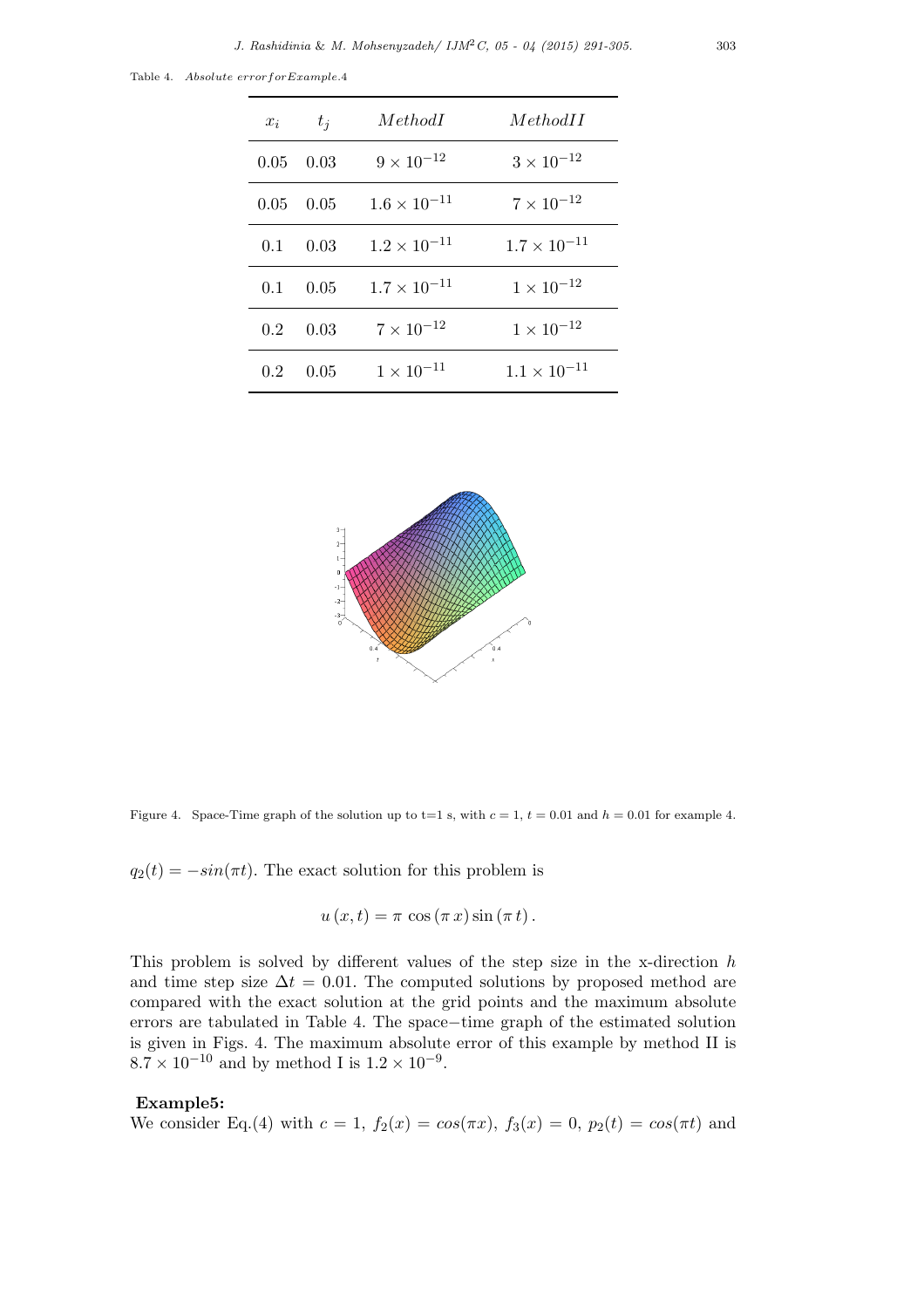| $x_i$ | $t_i$               | MethodI              | MethodII            |
|-------|---------------------|----------------------|---------------------|
|       | $0.05 \quad 0.0003$ | $5 \times 10^{-10}$  | $1 \times 10^{-9}$  |
|       | $0.05 \quad 0.0005$ | $1 \times 10^{-10}$  | $1 \times 10^{-9}$  |
|       | $0.1 \quad 0.0003$  | $2.1 \times 10^{-9}$ | $7 \times 10^{-10}$ |
|       | $0.1 \quad 0.0005$  | $9.7 \times 10^{-9}$ | $4 \times 10^{-10}$ |
| 0.2   | 0.0003              | $6.2 \times 10^{-9}$ | $1 \times 10^{-10}$ |
| 0.2   | 0.0005              | $1.3 \times 10^{-8}$ | $1 \times 10^{-10}$ |

Table 5. *Absolute errorforExample.*5



Figure 5. Space-Time graph of the solution up to t=1 s, with  $c = 1$ ,  $t = 0.0001$  and  $h = 0.01$  for example 5.

 $q_2(t) = -\cos(\pi t)$ . The exact solution for this problem is

$$
u(x,t) = \frac{1}{2} \cos (\pi (x+t)) + \frac{1}{2} \cos (\pi (x-t)).
$$

This problem is solved by different values of the step size in the x-direction *h* and time step size  $\Delta t = 0.0001$ . The computed solutions by proposed method are compared with the exact solution at the grid points and the maximum absolute errors are tabulated in Table 5. The space*−*time graph of the estimated solution is given in Figs. 5. The maximum absolute error of this example by method II is  $6.5 \times 10^{-9}$  and by method I is  $3.84 \times 10^{-8}$ .